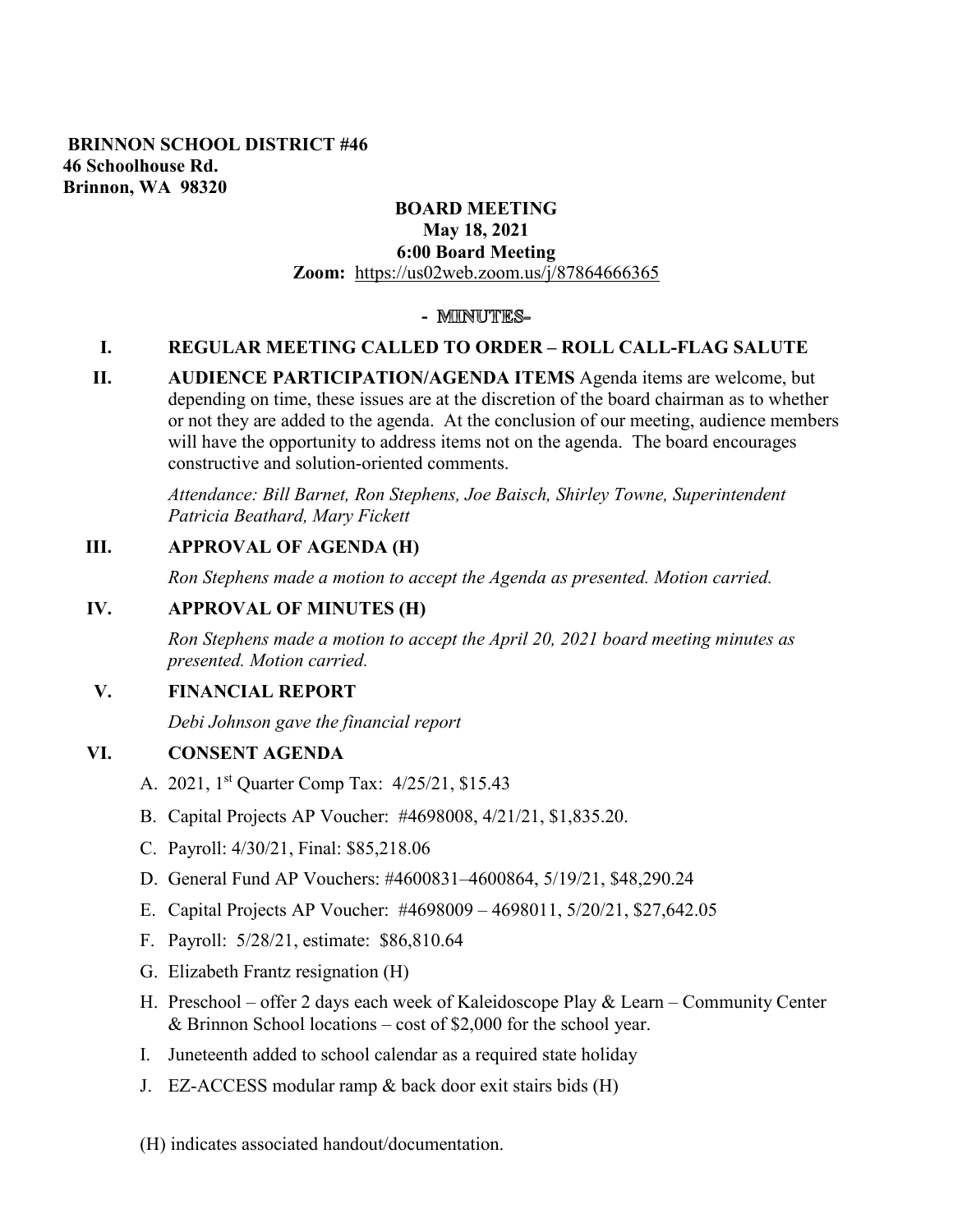- i. Ramp revision \$5,909.58
- ii. Back door exit stairs \$4,100.72

*Ron Stephens made a motion to accept the Consent Agenda as presented. Motion carried.*

#### **VII. ACTION ITEMS**

A. Resolution 0561R - Academic and Student Well-Being Plan Resolution #270-21

OSPI Reopening Plan & Equity Analysis Tool (H)

*Ron Stephens made a motion that we accept Resolution 0561R - Academic and Student Well-Being Plan Resolution #270-21. Motion Carried*

B. Financials – what do board members want in their packets:

All documents generated by Qmlativ

Cash flow spreadsheet created by Debi

AP documents created by Debi

*Shirley made a motion to remove the AP check register and the budget status report from board packets with one copy to be kept for filing purposes. Motion carried*

- C. Brinnon School Employees agreement
- D. Bus purchase 2021-2022 budget (H)

*Shirley Towne made a motion to move forward with the purchase of a school bus. Motion carried.*

### **VIII. STATUS OF THE SCHOOL - SUPERINTENDENT'S REPORT**

- A. One-year look back at PUD bills (H)
- B. Art instruction will return to classrooms next year
- C. R. Slimp & K. Mueller retirement lunch/celebration  $5/19$  @  $11:00$
- D.  $8<sup>th</sup>$  grade promotion/recognition
- E. Fire alarm system outside alarms being added approximately \$1,000

### IX. **FACILITIES**

A. Modular building - \$260,000 - \$185,000 = \$75,000 – we have used \$12,071 of the budgeted overage.

| Performance Bond                            | \$7475              |
|---------------------------------------------|---------------------|
| Elevation certificates                      | \$2,400             |
| Wetland & Habitat Survey                    | \$4,228             |
| Change order to move electric panel, remove | $\overline{$1,321}$ |
| side windows, and add larger white boards   |                     |
| Permit                                      | \$1,199             |
| Ramp                                        |                     |

(H) indicates associated handout/documentation.